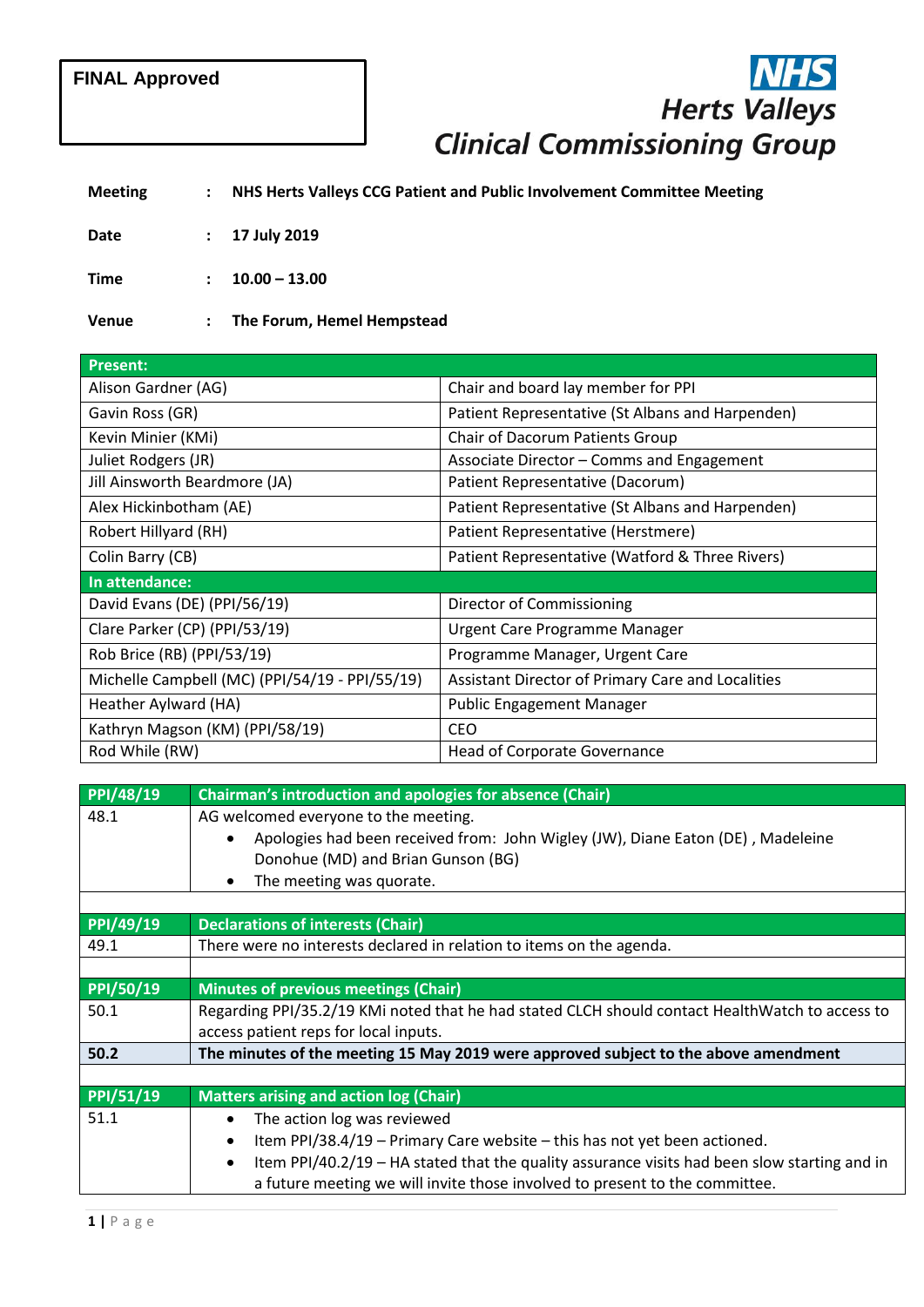|           | Item PPI/41.4/19 - a possible Hertsmere representative has been identified and she will<br>$\bullet$                                             |
|-----------|--------------------------------------------------------------------------------------------------------------------------------------------------|
|           | attend the September meeting.                                                                                                                    |
|           | Item PPI/42.3/19 - decision making summary for CCG website - this has not yet been                                                               |
|           | actioned                                                                                                                                         |
| 51.2      | The committee noted the updates                                                                                                                  |
|           |                                                                                                                                                  |
| PPI/52/19 | <b>Committee work plan</b>                                                                                                                       |
| 52.1      | KMi suggested the addition of health inequalities and deprivation data. This could be<br>$\bullet$                                               |
|           | provided by public health.                                                                                                                       |
|           | AH suggested an update the ophthalmology contract.                                                                                               |
|           | RH suggested an item on experience of the various procurement processes.<br>$\bullet$                                                            |
| 52.2      | <b>ACTION: RW to add the above items to the committee workplan</b>                                                                               |
| 52.3      | The committee noted the work plan and noted that committee members should feel free to raise                                                     |
|           | further suggestions to be included on this.                                                                                                      |
|           |                                                                                                                                                  |
| PPI/53/19 | <b>Urgent care update</b>                                                                                                                        |
| 53.1      | CP stated the following:                                                                                                                         |
|           | There are national and local drivers for this work due to confusion around services available.<br>$\bullet$                                      |
|           | There is a need to standardise urgent treatment centres.<br>$\bullet$                                                                            |
|           | This is difficult in Hertsmere due to differences in local demand and support services. We<br>$\bullet$                                          |
|           | have been looking at other areas such as Barnet to learn about their approach. This will                                                         |
|           | drive consistency in west Herts.                                                                                                                 |
|           | There is a mixed picture in feedback on 111 and this will be tested at the engagement<br>$\bullet$                                               |
|           | session next week.                                                                                                                               |
| 53.2      | RH stated that there is an X-ray unit and blood tests at Potters Bar Hospital and perhaps a<br>$\bullet$                                         |
|           | local UTC could do 75% of what a UTC should do. This offers an element of support to local                                                       |
|           | people. CP stated that there will be only one door at Barnet and this would be the UTC and                                                       |
|           | ED can only be accessed through this. The national spec does not allow a spec of less than                                                       |
|           | 100%. A UTC is not the right answer in Hertsmere.                                                                                                |
|           | CB stated that we need to focus more on education and communication. 111 is useful if                                                            |
|           | used properly.                                                                                                                                   |
|           | Hemel and Watford will be more than 12 hours as that is the minimum requirement. In ST<br>Albans it is not clear yet what opening hours will be. |
|           | AH stated that if there is one door and 12 hours for the UTC then would this could cause<br>$\bullet$                                            |
|           | confusion CP stated that there would not be a big awareness launch at Watford as this may                                                        |
|           | drive the wrong kind of activity.                                                                                                                |
|           | JA stated that there is still a concern in Dacorum and we need to give assurance about the<br>$\bullet$                                          |
|           | kind of care available outside of the core hours. The solution is to use 111.                                                                    |
| 53.3      | The committee noted the urgent care update                                                                                                       |
|           |                                                                                                                                                  |
| PPI/54/19 | <b>Primary care networks</b>                                                                                                                     |
| 54.1      | MC stated the following:                                                                                                                         |
|           | There is a requirement for practices to work at scale in the GP 5 year forward view.<br>٠                                                        |
|           | The NHS long term plan formalised this with a 5 year funding plan.<br>$\bullet$                                                                  |
|           | The population threshold is 30k and there are two networks under this however.<br>$\bullet$                                                      |
|           | A new DES has been implemented and this is around extended hours - as distinct from<br>$\bullet$                                                 |
|           | extended access.                                                                                                                                 |
|           | Funding is available for additional roles to create a blended workforce e.g. pharmacists and<br>٠                                                |
|           | social prescribers.                                                                                                                              |
|           | Practices have had to submit registration forms but in one of our localities there was not full                                                  |
|           | coverage.                                                                                                                                        |
|           | A signed network agreement was required by 30 June and networks were approved - 16<br>$\bullet$                                                  |
|           | PCNs with 100% coverage.                                                                                                                         |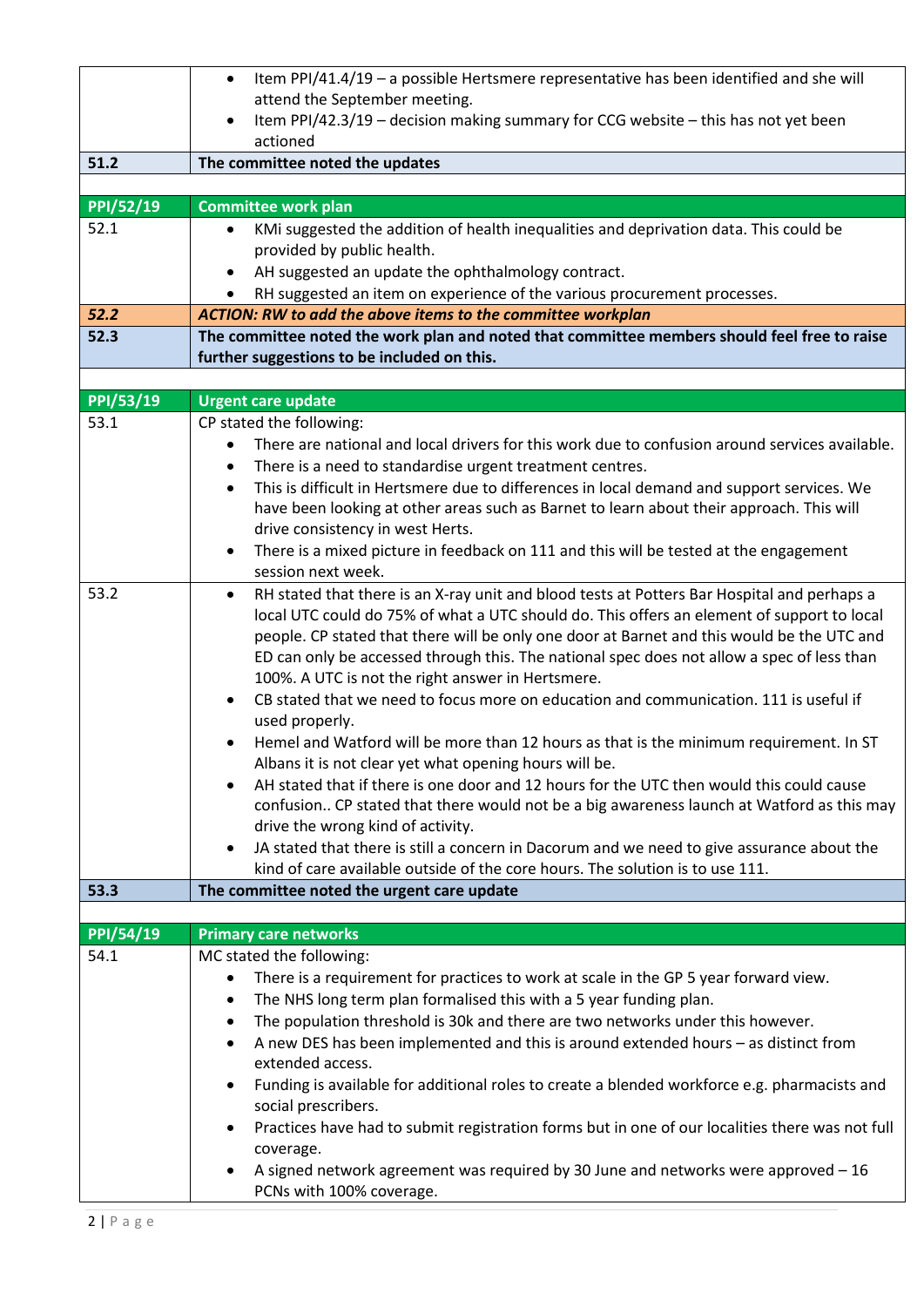|           | We are supporting PCNs to put in place the necessary infrastructure.                                                       |
|-----------|----------------------------------------------------------------------------------------------------------------------------|
|           | We have provided funding to support practices and national funding will be available.                                      |
| 54.2      | CB stated that practices seem to be rushing to merge, both horizontal and vertical. MC<br>$\bullet$                        |
|           | stated that mergers have been a business choice because a larger practice can offer more                                   |
|           | services and create a seamless service for the whole local population.                                                     |
|           | It was clarified that there is no requirement to re-procure PCNs.<br>$\bullet$                                             |
|           | RH noted that it was clear from local GPs that there was a great deal of complexity in setting                             |
|           | up PCNs.                                                                                                                   |
| 54.3      | The committee noted the update on primary care networks                                                                    |
| 54.4      | <b>ACTION: MC to provide a bullet point summary of the PCN update</b>                                                      |
| PPI/55/19 | <b>GP extended access</b>                                                                                                  |
| 55.1      | MC provided a verbal update:                                                                                               |
|           | Extended access is now available in all areas and this was achieved by October 2018 due to                                 |
|           | the hard work of GP federations.                                                                                           |
|           | There are 4 slightly different models - for example Watford is a rotating hub and Dacorum is<br>a fixed hub.               |
|           | West Herts Medical Centre was closed last year but Dacorum federation runs an additional                                   |
|           | extended access service.                                                                                                   |
|           | Watford contract ended in 2018 and a re-procurement process was implemented with the                                       |
|           | same provider being appointed.                                                                                             |
|           | There is a requirement to deliver extended access at PCN level by April 2021<br>$\bullet$                                  |
|           | There is a plan to implement paediatric extended access services.                                                          |
| 55.2      | The following points were made in discussion:                                                                              |
|           | JR stated that we are carrying out some promotional activity on extended access.<br>٠                                      |
|           | MC stated that the interim direct booking service is working well in Dacorum.<br>٠                                         |
|           | AH stated that not all GPs appear to be offering extended access. It was noted that there<br>$\bullet$<br>was variability. |
|           | MC clarified that some practices underutilise and some over-utilise extended access but that<br>$\bullet$                  |
|           | this was being addressed.                                                                                                  |
|           | KMi fed back that the service was working so well that one surgery cancelled their evening                                 |
|           | appointments.                                                                                                              |
|           | RH stated that a single hub in Hertsmere does not reflect the local situation. It would be                                 |
|           | better to ask the PCNs to change the model.                                                                                |
| 55.3      | The committee noted the GP extended access update                                                                          |
|           |                                                                                                                            |
| PPI/56/19 | <b>Locality Delivery Plans</b>                                                                                             |
| 56.1      | DE introduced the paper with the following points:                                                                         |
|           | There has been a journey from old to new world. 18 months ago we knew we needed to                                         |
|           | delivery place based care i.e. 30-50k population.                                                                          |
|           | We pulled together a collaborative way of working and further developed working<br>$\bullet$<br>relationships.             |
|           | This was launched at locality and sub-locality level, with a delivery board sitting above and<br>$\bullet$                 |
|           | then a local delivery partnership above that.                                                                              |
|           | The challenge was to use the excellent discussion and ideas to create a plan.<br>٠                                         |
|           | Six months were spent developing the plan. The focus was on older frail people.<br>٠                                       |
|           | The fact that primary care providers are sitting in a room discussing joint working with other<br>$\bullet$                |
|           | providers is an extremely positive step.                                                                                   |
|           | Almost all PCNs have accepted the CCG offer of social prescribing.                                                         |
|           | We now need to set up an MOU to deliver the plans from 1 October 2019. This will become                                    |
|           | an alliance contract in April 2020.                                                                                        |
| 56.2      | The following points were made in discussion:                                                                              |
|           | It was clarified that the STP has asked for this to be set up. The STP will become an                                      |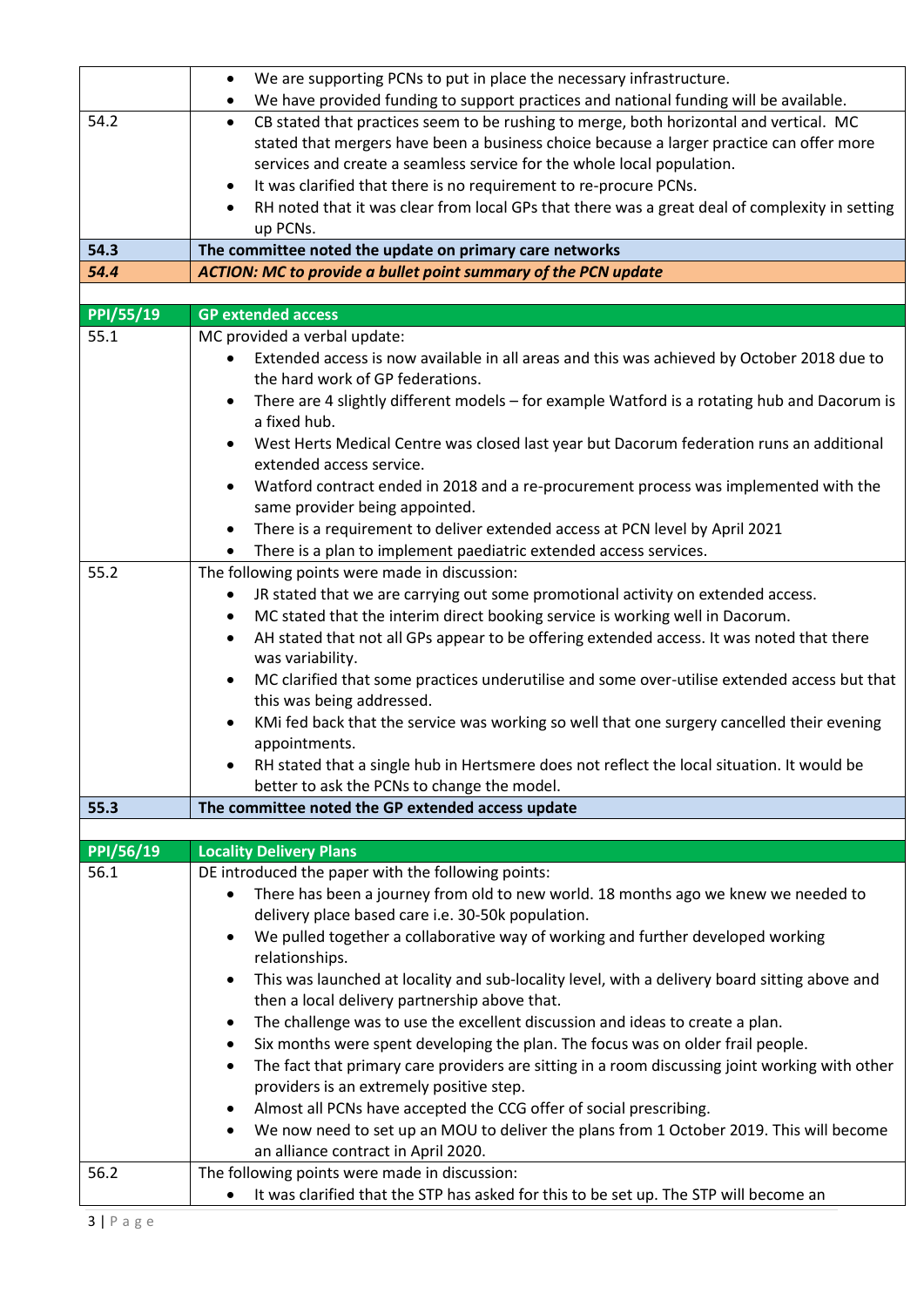| 56.3<br>PPI/57/19<br>57.1 | integrated care system.<br>KMi asked that monitoring by patients of the planning process and discussions needs to be<br>$\bullet$<br>strongly considered by the CCG.<br>JR stated that we need to ensure that we involve patients in the service design from here<br>$\bullet$<br>on.<br>JA noted that the commissioning committee and provider committee in Dacorum are now<br>being combined and this was working well.<br>The committee noted the locality delivery plans<br><b>Participation report</b><br>JA made the following points:                                                                                                                                                                                                                                                                                                                                                                                                                                                                                                                                                                                                                                                                                                                                                                                                                                                                        |
|---------------------------|---------------------------------------------------------------------------------------------------------------------------------------------------------------------------------------------------------------------------------------------------------------------------------------------------------------------------------------------------------------------------------------------------------------------------------------------------------------------------------------------------------------------------------------------------------------------------------------------------------------------------------------------------------------------------------------------------------------------------------------------------------------------------------------------------------------------------------------------------------------------------------------------------------------------------------------------------------------------------------------------------------------------------------------------------------------------------------------------------------------------------------------------------------------------------------------------------------------------------------------------------------------------------------------------------------------------------------------------------------------------------------------------------------------------|
|                           | The NHS England assessment outcome was positive and this was a helpful process to go<br>through. A detailed report is expected and this will come to the committee.<br>The CCG is continuing to work to recruit more ambassadors, working with West Herts<br>$\bullet$<br>College to try to get health and social care students involved, particularly in social media.                                                                                                                                                                                                                                                                                                                                                                                                                                                                                                                                                                                                                                                                                                                                                                                                                                                                                                                                                                                                                                             |
| 57.2                      | The following points were made in discussion:<br>AG thanked the team for all of the hard work in pulling together the NHSE submission.<br>JR updated the committee on the CCG board's decision on the West Herts Strategic Outline<br>$\bullet$<br>Case. We have been informed that we will not hear from the regulators for a few months.<br>KMi liked very much the approach with students and suggested that we ask ambassadors to<br>engage with their parents. JA suggested we also ask them to engage with practice PPGs.                                                                                                                                                                                                                                                                                                                                                                                                                                                                                                                                                                                                                                                                                                                                                                                                                                                                                     |
| 57.3                      | The committee noted the participation report                                                                                                                                                                                                                                                                                                                                                                                                                                                                                                                                                                                                                                                                                                                                                                                                                                                                                                                                                                                                                                                                                                                                                                                                                                                                                                                                                                        |
| PPI/58/19                 | <b>CEO Report</b>                                                                                                                                                                                                                                                                                                                                                                                                                                                                                                                                                                                                                                                                                                                                                                                                                                                                                                                                                                                                                                                                                                                                                                                                                                                                                                                                                                                                   |
| 58.1<br>58.2              | KM introduced the report with the following points:<br>There have been some changes to board with a new GP, Dr Faizy joining.<br>٠<br>Urgent care has been a big focus with the development of the urgent care strategy and the<br>potential for creating an urgent treatment centre (UTC) as the front door to Watford ED.<br>Community services mobilisation has been a focus and we have needed to involve the<br>$\bullet$<br>regulators in some issues. Transfer of estates remains a contentious point requiring<br>ministerial sign off.<br>We have confirmation of second and third trailblazer sites for mental health.<br>$\bullet$<br>Changes in sexual health services are a particular issue currently and we are seeking<br>assurance from HCC on this.<br>We have been readying PCNs, though there has been an issue with one locality. A great deal<br>$\bullet$<br>of support is being provided, including training.<br>The local delivery plans have been developed at a bottom up basis across all providers.<br>$\bullet$<br>There is a healthy hub in Stevenage which is a pilot, we are working with all districts and we<br>$\bullet$<br>expect to go live on this in December in west Herts. A report will go to the CCG board in<br>September.<br>The committee expressed a good deal of positivity regarding the healthy hub and thanked<br>$\bullet$<br>KM for her comprehensive report. |
| 58.3                      | The committee noted the CEO report                                                                                                                                                                                                                                                                                                                                                                                                                                                                                                                                                                                                                                                                                                                                                                                                                                                                                                                                                                                                                                                                                                                                                                                                                                                                                                                                                                                  |
|                           |                                                                                                                                                                                                                                                                                                                                                                                                                                                                                                                                                                                                                                                                                                                                                                                                                                                                                                                                                                                                                                                                                                                                                                                                                                                                                                                                                                                                                     |
| PPI/59/19                 | <b>PPG guidance document</b>                                                                                                                                                                                                                                                                                                                                                                                                                                                                                                                                                                                                                                                                                                                                                                                                                                                                                                                                                                                                                                                                                                                                                                                                                                                                                                                                                                                        |
| 59.1                      | JA made the following points:<br>There have been historical discussions about the CCG role in monitoring how PPGs work.<br>٠<br>Some guidelines have been drafted to support practices locally.<br>٠<br>Accompanying this it was suggested that a standard be drawn up. This is currently draft.<br>Feedback is requested from the committee.<br>The incentive scheme identifies what is in core funding for GPs but this is vague. The<br>$\bullet$<br>document provides more detail on CCG expectations.                                                                                                                                                                                                                                                                                                                                                                                                                                                                                                                                                                                                                                                                                                                                                                                                                                                                                                          |